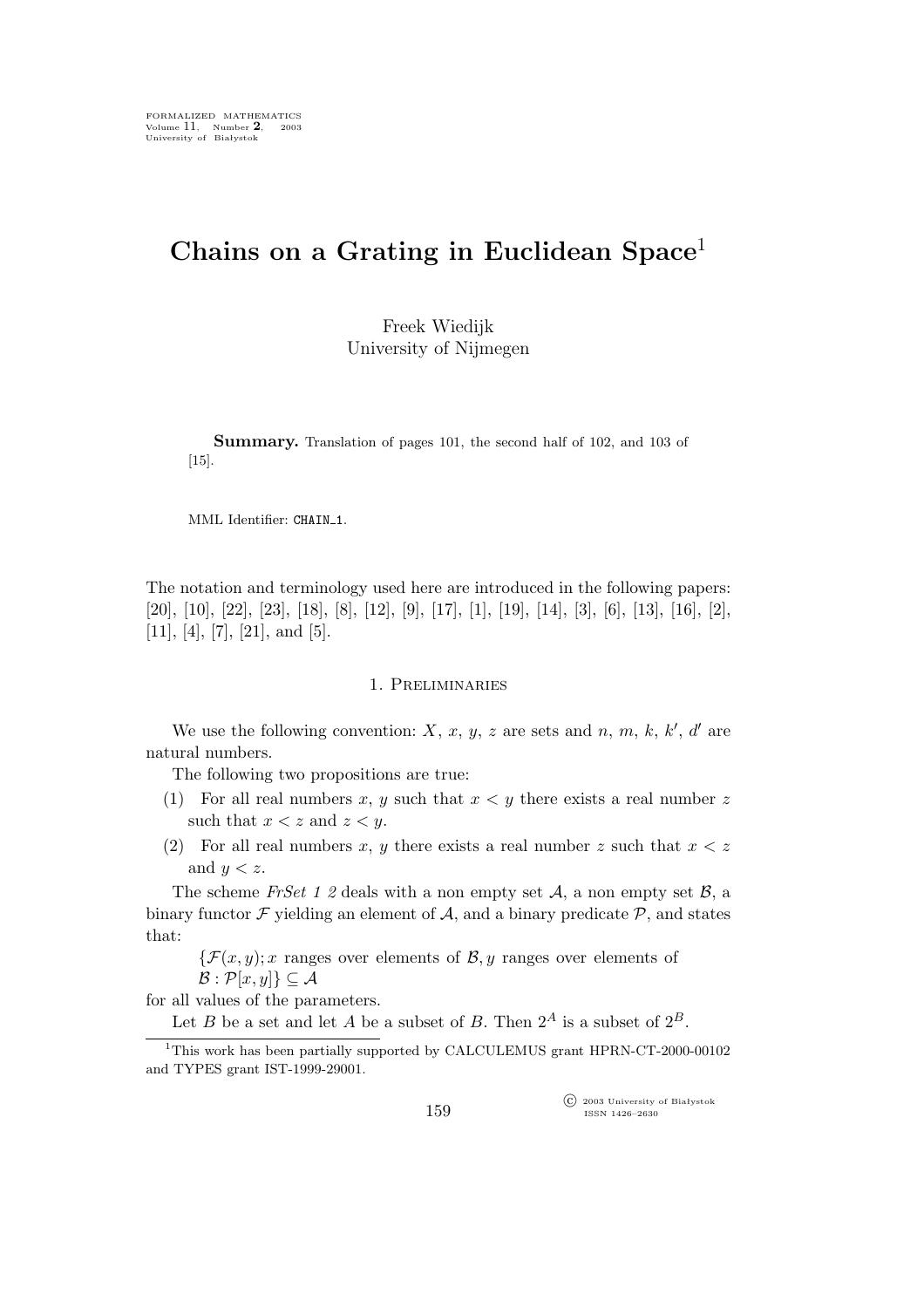Let X be a set. A subset of X is an element of  $2^X$ .

Let  $d$  be a real natural number. Let us observe that  $d$  is zero if and only if: (Def. 1)  $d \not\geq 0$ .

Let  $d$  be a natural number. Let us observe that  $d$  is zero if and only if:

 $(Def. 2)$   $d \not\geq 1$ .

Let us note that there exists a natural number which is non zero.

In the sequel d denotes a non zero natural number.

Let us consider d. Observe that  $\text{Seg } d$  is non empty.

In the sequel i,  $i_0$  denote elements of Seg d.

Let us consider  $X$ . Let us observe that  $X$  is trivial if and only if:

(Def. 3) For all x, y such that  $x \in X$  and  $y \in X$  holds  $x = y$ .

Next we state the proposition

 $(4)^2$  {x, y} is trivial iff  $x = y$ .

Let us observe that there exists a set which is non trivial and finite.

Let X be a non trivial set and let Y be a set. Note that X *∪*Y is non trivial and  $Y \cup X$  is non trivial.

Let us observe that  $\mathbb R$  is non trivial.

Let X be a non trivial set. Observe that there exists a subset of X which is non trivial and finite.

The following proposition is true

(5) If X is trivial and  $X \cup \{y\}$  is non trivial, then there exists x such that  $X = \{x\}.$ 

Now we present two schemes. The scheme *NonEmptyFinite* deals with a non empty set  $A$ , a non empty finite subset  $B$  of  $A$ , and a unary predicate  $P$ , and states that:

 $P[\mathcal{B}]$ 

provided the following requirements are met:

- For every element x of *A* such that  $x \in \mathcal{B}$  holds  $\mathcal{P}[\{x\}]$ , and
- *•* Let x be an element of *A* and B be a non empty finite subset of *A*. If  $x \in \mathcal{B}$  and  $B \subseteq \mathcal{B}$  and  $x \notin B$  and  $\mathcal{P}[B]$ , then  $\mathcal{P}[B \cup \{x\}]$ .

The scheme *NonTrivialFinite* deals with a non trivial set *A*, a non trivial finite subset  $\beta$  of  $\mathcal{A}$ , and a unary predicate  $\mathcal{P}$ , and states that:

 $P[\mathcal{B}]$ 

provided the following conditions are met:

- For all elements x, y of *A* such that  $x \in \mathcal{B}$  and  $y \in \mathcal{B}$  and  $x \neq y$ holds  $\mathcal{P}[\{x,y\}],$  and
- *•* Let x be an element of *A* and B be a non trivial finite subset of *A*. If  $x \in \mathcal{B}$  and  $B \subseteq \mathcal{B}$  and  $x \notin B$  and  $\mathcal{P}[B]$ , then  $\mathcal{P}[B \cup \{x\}]$ .

Next we state the proposition

<sup>&</sup>lt;sup>2</sup>The proposition  $(3)$  has been removed.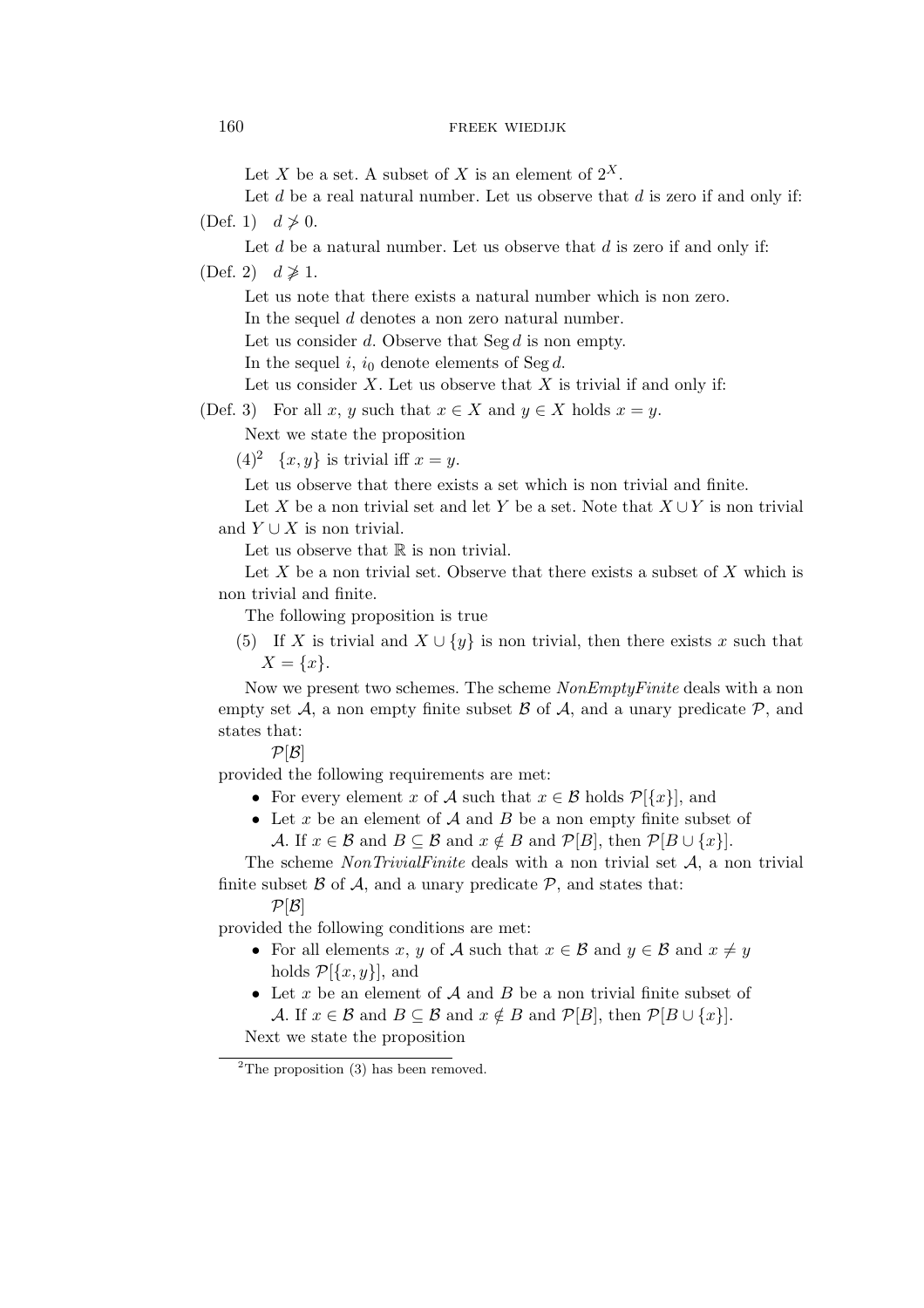(6)  $\overline{\overline{X}} = 2$  iff there exist x, y such that  $x \in X$  and  $y \in X$  and  $x \neq y$  and for every z such that  $z \in X$  holds  $z = x$  or  $z = y$ .

Let  $X, Y$  be finite sets. Note that  $X - Y$  is finite. We now state three propositions:

- (7) m is even if n is even if  $m + n$  is even.
- (8) Let X, Y be finite sets. Suppose X misses Y. Then card X is even iff card Y is even if and only if  $card(X \cup Y)$  is even.
- (9) For all finite sets X, Y holds card X is even iff card Y is even iff  $card(X - Y)$  is even.

Let us consider *n*. Then  $\mathcal{R}^n$  can be characterized by the condition:

- (Def. 4) For every x holds  $x \in \mathcal{R}^n$  iff x is a function from Seg n into R.
	- We adopt the following rules: *l*, *r*, *l'*, *r'*, *x* are elements of  $\mathcal{R}^d$ ,  $G_1$  is a non trivial finite subset of  $\mathbb{R}$ , and  $l_1$ ,  $r_1$ ,  $l'_1$  $\frac{1}{1}, r'_1$  $x_1$ ,  $x_1$  are real numbers.

Let us consider d, x, i. Then  $x(i)$  is a real number.

# 2. Gratings, Cells, Chains, Cycles

Let us consider d. A function from Seg d into  $2^{\mathbb{R}}$  is said to be a d-dimensional grating if:

(Def. 5) For every i holds it (i) is non trivial and finite.

In the sequel  $G$  is a d-dimensional grating.

Let us consider d, G, i. Then  $G(i)$  is a non trivial finite subset of R. The following propositions are true:

- (10)  $x \in \prod G$  iff for every i holds  $x(i) \in G(i)$ .
- $(11)$   $\prod G$  is finite.
- (12) For every non empty finite subset X of R there exists  $r_1$  such that  $r_1 \in X$ and for every  $x_1$  such that  $x_1 \in X$  holds  $r_1 \geq x_1$ .
- (13) For every non empty finite subset X of R there exists  $l_1$  such that  $l_1 \in X$ and for every  $x_1$  such that  $x_1 \in X$  holds  $l_1 \leq x_1$ .
- (14) There exist  $l_1$ ,  $r_1$  such that  $l_1 \in G_1$  and  $r_1 \in G_1$  and  $l_1 < r_1$  and for every  $x_1$  such that  $x_1 \in G_1$  holds  $l_1 \nless x_1$  or  $x_1 \nless r_1$ .
- (15) There exist  $l_1$ ,  $r_1$  such that  $l_1 \in G_1$  and  $r_1 \in G_1$  and  $r_1 < l_1$  and for every  $x_1$  such that  $x_1 \in G_1$  holds  $x_1 \nless r_1$  and  $l_1 \nless x_1$ .

Let us consider  $G_1$ . An element of  $[\mathbb{R}, \mathbb{R}]$  is called a gap of  $G_1$  if it satisfies the condition (Def. 6).

(Def. 6) There exist  $l_1$ ,  $r_1$  such that

- (i) it =  $\langle l_1, r_1 \rangle$ ,
- (ii)  $l_1 \in G_1$ ,
- (iii)  $r_1 \in G_1$ , and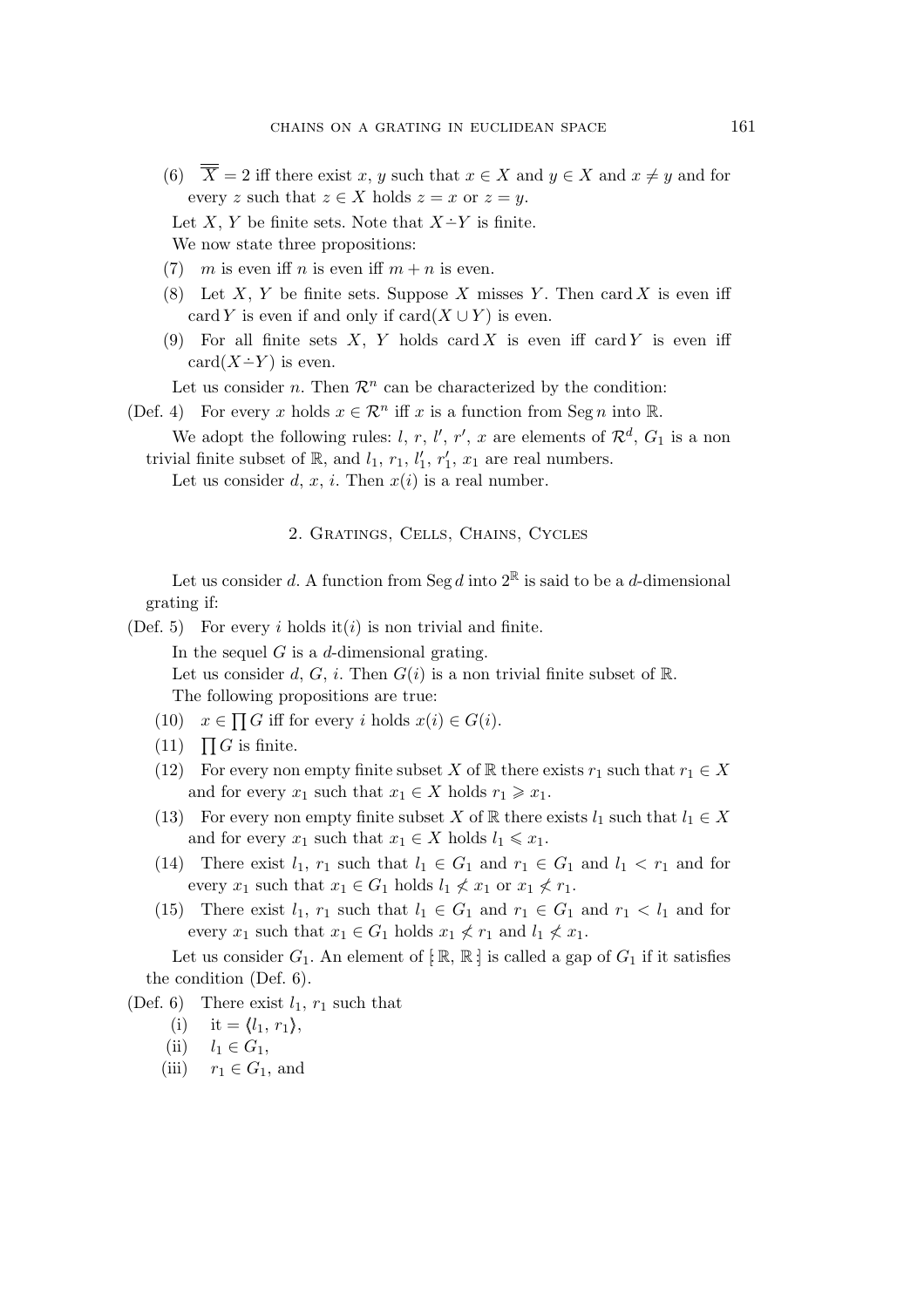- (iv)  $l_1 < r_1$  and for every  $x_1$  such that  $x_1 \in G_1$  holds  $l_1 \nless x_1$  or  $x_1 \nless x_1$  or  $r_1 < l_1$  and for every  $x_1$  such that  $x_1 \in G_1$  holds  $l_1 \nless x_1$  and  $x_1 \nless x_1$ . The following propositions are true:
- (16)  $\langle l_1, r_1 \rangle$  is a gap of  $G_1$  if and only if the following conditions are satisfied:  $(i)$   $l_1$  ∈  $G_1$ ,
- (ii)  $r_1 \in G_1$ , and
- (iii)  $l_1 < r_1$  and for every  $x_1$  such that  $x_1 \in G_1$  holds  $l_1 \nless x_1$  or  $x_1 \nless x_1$  or  $r_1 < l_1$  and for every  $x_1$  such that  $x_1 \in G_1$  holds  $l_1 \nless x_1$  and  $x_1 \nless x_1$ .
- (17) If  $G_1 = \{l_1, r_1\}$ , then  $\langle l'_1 \rangle$  $\langle f_1, r'_1 \rangle$  is a gap of  $G_1$  iff  $l'_1 = l_1$  and  $r'_1 = r_1$  or  $l'_1 = r_1$  and  $r'_1 = l_1$ .
- (18) If  $x_1 \in G_1$ , then there exists  $r_1$  such that  $\langle x_1, r_1 \rangle$  is a gap of  $G_1$ .
- (19) If  $x_1 \in G_1$ , then there exists  $l_1$  such that  $\langle l_1, x_1 \rangle$  is a gap of  $G_1$ .
- (20) If  $\langle l_1, r_1 \rangle$  is a gap of  $G_1$  and  $\langle l_1, r'_1 \rangle$  is a gap of  $G_1$ , then  $r_1 = r'_1$  $\frac{1}{1}$ .
- (21) If  $\langle l_1, r_1 \rangle$  is a gap of  $G_1$  and  $\langle l'_1 \rangle$  $\langle f_1, r_1 \rangle$  is a gap of  $G_1$ , then  $l_1 = l'_1$  $\frac{1}{1}$ .
- (22) If  $r_1 < l_1$  and  $\langle l_1, r_1 \rangle$  is a gap of  $G_1$  and  $r'_1 < l'_1$  and  $\langle l'_1 \rangle$  $\langle \, \, r'_1 \rangle$  is a gap of  $G_1$ , then  $l_1 = l'_1$  $r'_1$  and  $r_1 = r'_1$  $\frac{1}{1}$ .

Let us consider d, l, r. The functor cell $(l, r)$  yielding a non empty subset of  $\mathcal{R}^d$  is defined as follows:

 $(\text{Def. 7})$  cell $(l, r) = \{x : \bigwedge_i (l(i) \leq x(i) \land x(i) \leq r(i)) \lor \bigvee_i (r(i) < l(i) \land (x(i) \leq r(i))\}$  $r(i) \vee l(i) \leqslant x(i))$ 

We now state several propositions:

- (23)  $x \in \text{cell}(l,r)$  iff for every i holds  $l(i) \leqslant x(i)$  and  $x(i) \leqslant r(i)$  or there exists i such that  $r(i) < l(i)$  but  $x(i) \leq r(i)$  or  $l(i) \leq x(i)$ .
- (24) If for every i holds  $l(i) \leq r(i)$ , then  $x \in \text{cell}(l, r)$  iff for every i holds  $l(i) \leq x(i)$  and  $x(i) \leq r(i)$ .
- (25) If there exists i such that  $r(i) < l(i)$ , then  $x \in \text{cell}(l,r)$  iff there exists i such that  $r(i) < l(i)$  but  $x(i) \leq r(i)$  or  $l(i) \leq x(i)$ .
- (26)  $l \in \text{cell}(l, r)$  and  $r \in \text{cell}(l, r)$ .
- (27) cell $(x, x) = \{x\}.$
- (28) If for every i holds  $l'(i) \leq r'(i)$ , then cell $(l, r) \subseteq \text{cell}(l', r')$  iff for every i holds  $l'(i) \leq l(i)$  and  $l(i) \leq r(i)$  and  $r(i) \leq r'(i)$ .
- (29) If for every i holds  $r(i) < l(i)$ , then cell $(l, r) \subseteq$  cell $(l', r')$  iff for every i holds  $r(i) \leq r'(i)$  and  $r'(i) < l'(i)$  and  $l'(i) \leq l(i)$ .
- (30) Suppose for every i holds  $l(i) \leq r(i)$  and for every i holds  $r'(i) < l'(i)$ . Then cell $(l, r) \subseteq$  cell $(l', r')$  if and only if there exists i such that  $r(i) \leq r'(i)$ or  $l'(i) \leqslant l(i)$ .
- (31) If for every i holds  $l(i) \leq r(i)$  or for every i holds  $l(i) > r(i)$ , then  $\text{cell}(l, r) = \text{cell}(l', r') \text{ iff } l = l' \text{ and } r = r'.$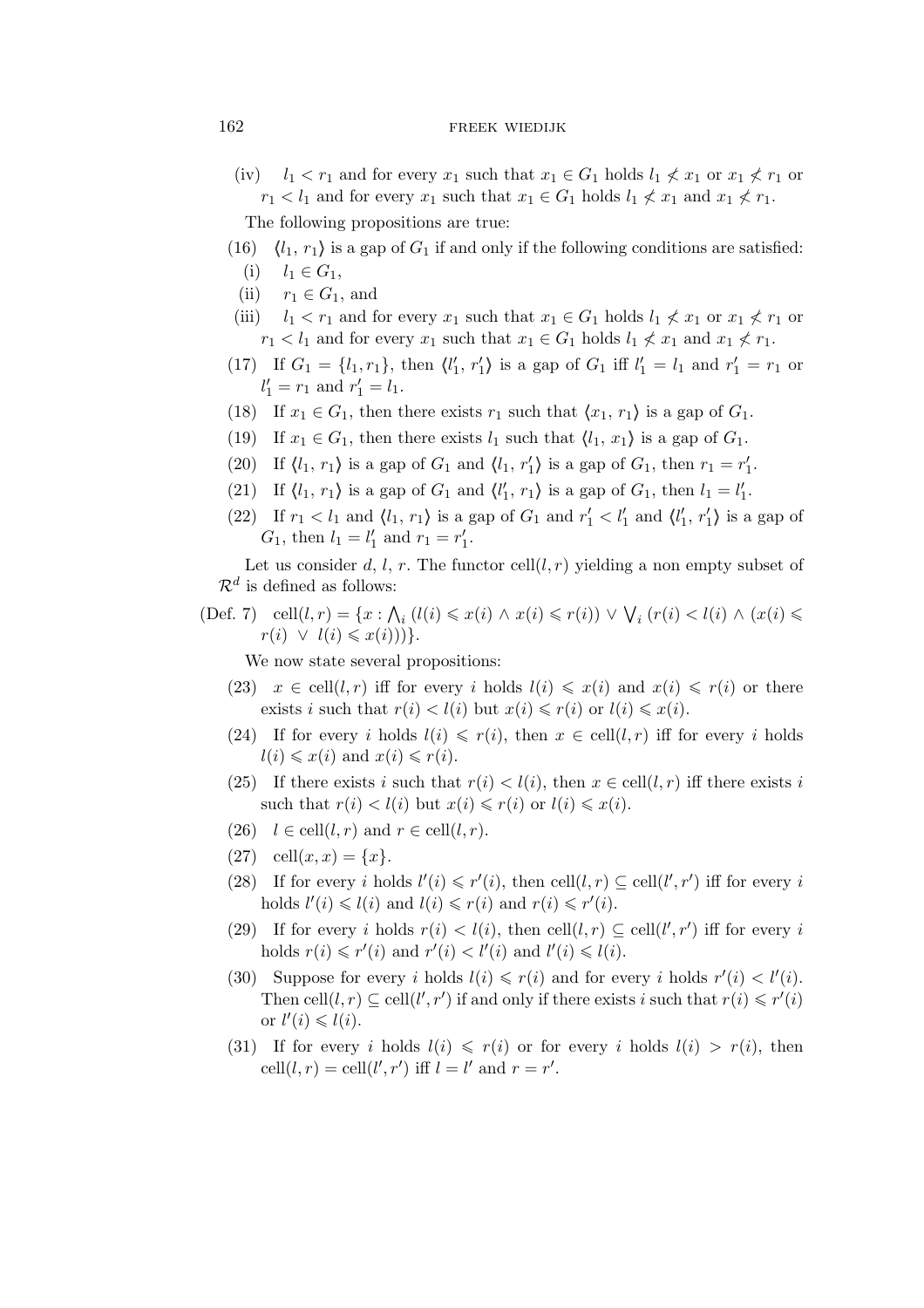Let us consider d, G, k. Let us assume that  $k \le d$ . The functor k-cells(G) yields a finite non empty subset of  $2^{\mathcal{R}^d}$  and is defined by the condition (Def. 8).

(Def. 8)  $k$ -cells( $G$ ) = {cell $(l, r)$  :  $\bigvee_{X \text{ : subset of } Seg d} (card X = k \land \bigwedge_i (i \in X \land \bigwedge_i n_i)$  $l(i) < r(i)$  ∧  $\langle l(i), r(i) \rangle$  is a gap of  $G(i) \check{\vee} i \notin X$  ∧  $l(i) = r(i)$  ∧  $l(i) \in Y$  $G(i)$ ))  $\vee$   $k = d \wedge \bigwedge_i (r(i) < l(i) \wedge \langle l(i), r(i) \rangle)$  is a gap of  $G(i)$ )<sup>2</sup>.

We now state a number of propositions:

- (32) Suppose  $k \leq d$ . Let A be a subset of  $\mathcal{R}^d$ . Then  $A \in k$ -cells(G) if and only if there exist l, r such that  $A = \text{cell}(l, r)$  but there exists a subset X of Seg d such that card  $X = k$  and for every i holds  $i \in X$  and  $l(i) < r(i)$ and  $\langle l(i), r(i) \rangle$  is a gap of  $G(i)$  or  $i \notin X$  and  $l(i) = r(i)$  and  $l(i) \in G(i)$  or  $k = d$  and for every i holds  $r(i) < l(i)$  and  $\langle l(i), r(i) \rangle$  is a gap of  $G(i)$ .
- (33) Suppose  $k \le d$ . Then cell $(l, r) \in k$ -cells $(G)$  if and only if one of the following conditions is satisfied:
	- (i) there exists a subset X of Seg d such that card  $X = k$  and for every i holds  $i \in X$  and  $l(i) < r(i)$  and  $\langle l(i), r(i) \rangle$  is a gap of  $G(i)$  or  $i \notin X$  and  $l(i) = r(i)$  and  $l(i) \in G(i)$ , or
- (ii)  $k = d$  and for every i holds  $r(i) < l(i)$  and  $\langle l(i), r(i) \rangle$  is a gap of  $G(i)$ .
- (34) Suppose  $k \le d$  and cell $(l, r) \in k$  cells $(G)$ . Then
	- (i) for every i holds  $l(i) < r(i)$  and  $\langle l(i), r(i) \rangle$  is a gap of  $G(i)$  or  $l(i) = r(i)$ and  $l(i) \in G(i)$ , or
- (ii) for every i holds  $r(i) < l(i)$  and  $\langle l(i), r(i) \rangle$  is a gap of  $G(i)$ .
- (35) If  $k \le d$  and cell $(l, r) \in k$  cells $(G)$ , then for every i holds  $l(i) \in G(i)$  and  $r(i) \in G(i)$ .
- (36) If  $k \leq d$  and cell $(l, r) \in k$  cells $(G)$ , then for every i holds  $l(i) \leq r(i)$  or for every i holds  $r(i) < l(i)$ .
- (37) For every subset A of  $\mathcal{R}^d$  holds  $A \in 0$ -cells(G) iff there exists x such that  $A = \text{cell}(x, x)$  and for every i holds  $x(i) \in G(i)$ .
- (38) cell $(l, r) \in 0$  cells $(G)$  iff  $l = r$  and for every i holds  $l(i) \in G(i)$ .
- (39) Let A be a subset of  $\mathcal{R}^d$ . Then  $A \in d$ -cells(G) if and only if there exist l, r such that  $A = \text{cell}(l, r)$  but for every i holds  $\langle l(i), r(i) \rangle$  is a gap of  $G(i)$ but for every i holds  $l(i) < r(i)$  or for every i holds  $r(i) < l(i)$ .
- (40) cell $(l, r) \in d$  cells $(G)$  iff for every i holds  $\langle l(i), r(i) \rangle$  is a gap of  $G(i)$  but for every i holds  $l(i) < r(i)$  or for every i holds  $r(i) < l(i)$ .
- (41) Suppose  $d = d' + 1$ . Let A be a subset of  $\mathcal{R}^d$ . Then  $A \in d'$ -cells(G) if and only if there exist l, r,  $i_0$  such that  $A = \text{cell}(l, r)$  and  $l(i_0) = r(i_0)$  and  $l(i_0) \in G(i_0)$  and for every i such that  $i \neq i_0$  holds  $l(i) < r(i)$  and  $l(i)$ ,  $r(i)$  is a gap of  $G(i)$ .
- (42) Suppose  $d = d' + 1$ . Then cell $(l, r) \in d'$ -cells $(G)$  if and only if there exists i<sub>0</sub> such that  $l(i_0) = r(i_0)$  and  $l(i_0) \in G(i_0)$  and for every i such that  $i \neq i_0$ holds  $l(i) < r(i)$  and  $\langle l(i), r(i) \rangle$  is a gap of  $G(i)$ .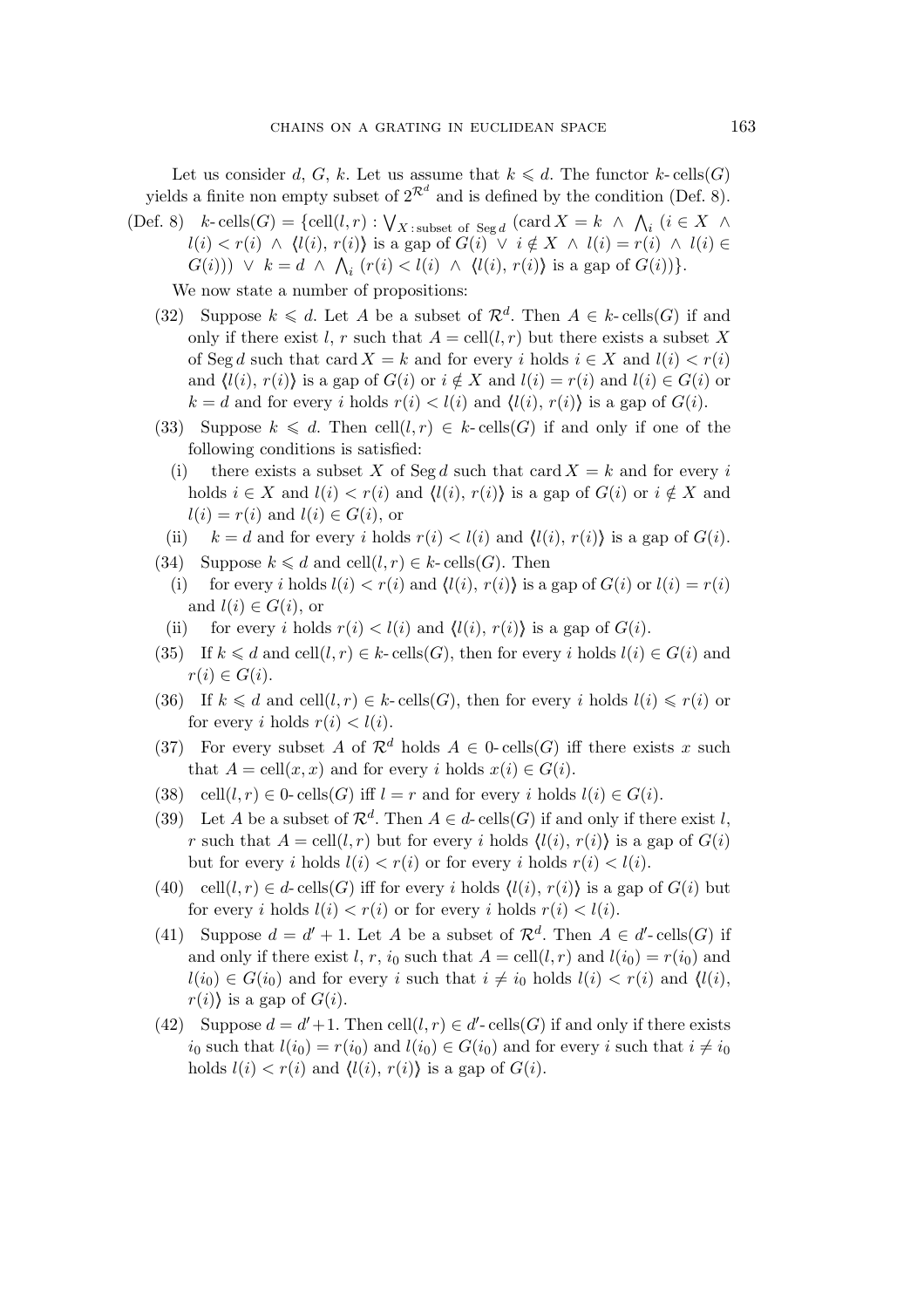- (43) Let A be a subset of  $\mathcal{R}^d$ . Then  $A \in 1$ -cells(G) if and only if there exist l, r,  $i_0$  such that  $A = \text{cell}(l, r)$  and  $l(i_0) < r(i_0)$  or  $d = 1$  and  $r(i_0) < l(i_0)$ and  $\langle l(i_0), r(i_0) \rangle$  is a gap of  $G(i_0)$  and for every i such that  $i \neq i_0$  holds  $l(i) = r(i)$  and  $l(i) \in G(i)$ .
- (44) cell $(l, r) \in 1$  cells $(G)$  if and only if there exists  $i_0$  such that  $l(i_0) < r(i_0)$ or  $d = 1$  and  $r(i_0) < l(i_0)$  but  $\langle l(i_0), r(i_0) \rangle$  is a gap of  $G(i_0)$  but for every i such that  $i \neq i_0$  holds  $l(i) = r(i)$  and  $l(i) \in G(i)$ .
- (45) Suppose  $k \leq d$  and  $k' \leq d$  and cell $(l, r) \in k$ -cells $(G)$  and cell $(l', r') \in$  $k'$ -cells(*G*) and cell $(l, r) \subseteq$ cell $(l', r')$ . Let given *i*. Then
	- (i)  $l(i) = l'(i)$  and  $r(i) = r'(i)$ , or
	- (ii)  $l(i) = l'(i)$  and  $r(i) = l'(i)$ , or
- (iii)  $l(i) = r'(i)$  and  $r(i) = r'(i)$ , or
- (iv)  $l(i) \leq r(i)$  and  $r'(i) < l'(i)$  and  $r'(i) \leq l(i)$  and  $r(i) \leq l'(i)$ .
- (46) Suppose  $k < k'$  and  $k' \le d$  and cell $(l, r) \in k$ -cells $(G)$  and cell $(l', r') \in$  $k'$ -cells(G) and cell $(l, r) \subseteq$ cell $(l', r')$ . Then there exists i such that  $l(i) =$  $l'(i)$  and  $r(i) = l'(i)$  or  $l(i) = r'(i)$  and  $r(i) = r'(i)$ .
- (47) Let X, X*′* be subsets of Seg d. Suppose that
	- (i) cell $(l, r) \subseteq$  cell $(l', r')$ ,
- (ii) for every i holds  $i \in X$  and  $l(i) < r(i)$  and  $\langle l(i), r(i) \rangle$  is a gap of  $G(i)$ or  $i \notin X$  and  $l(i) = r(i)$  and  $l(i) \in G(i)$ , and
- (iii) for every *i* holds  $i \in X'$  and  $l'(i) < r'(i)$  and  $\langle l'(i), r'(i) \rangle$  is a gap of  $G(i)$  or  $i \notin X'$  and  $l'(i) = r'(i)$  and  $l'(i) \in G(i)$ . Then
- (iv) X *⊆* X*′* ,
- (v) for every *i* such that  $i \in X$  or  $i \notin X'$  holds  $l(i) = l'(i)$  and  $r(i) = r'(i)$ , and
- (vi) for every *i* such that  $i \notin X$  and  $i \in X'$  holds  $l(i) = l'(i)$  and  $r(i) = l'(i)$ or  $l(i) = r'(i)$  and  $r(i) = r'(i)$ .

Let us consider d, G, k. A k-cell of G is an element of k-cells(G).

Let us consider d, G, k. A k-chain of G is a subset of k-cells(G).

Let us consider d, G, k. The functor  $0_k G$  yields a k-chain of G and is defined as follows:

 $(Def. 9)$   $0_kG = \emptyset$ .

Let us consider d, G. The functor  $\Omega G$  yielding a d-chain of G is defined as follows:

(Def. 10)  $\Omega G = d$ - cells(G).

Let us consider d, G, k and let  $C_1$ ,  $C_2$  be k-chains of G. Then  $C_1 \text{–} C_2$  is a k-chain of G. We introduce  $C_1 + C_2$  as a synonym of  $C_1 \div C_2$ .

Let us consider  $d, G$ . The infinite cell of  $G$  yielding a  $d$ -cell of  $G$  is defined by: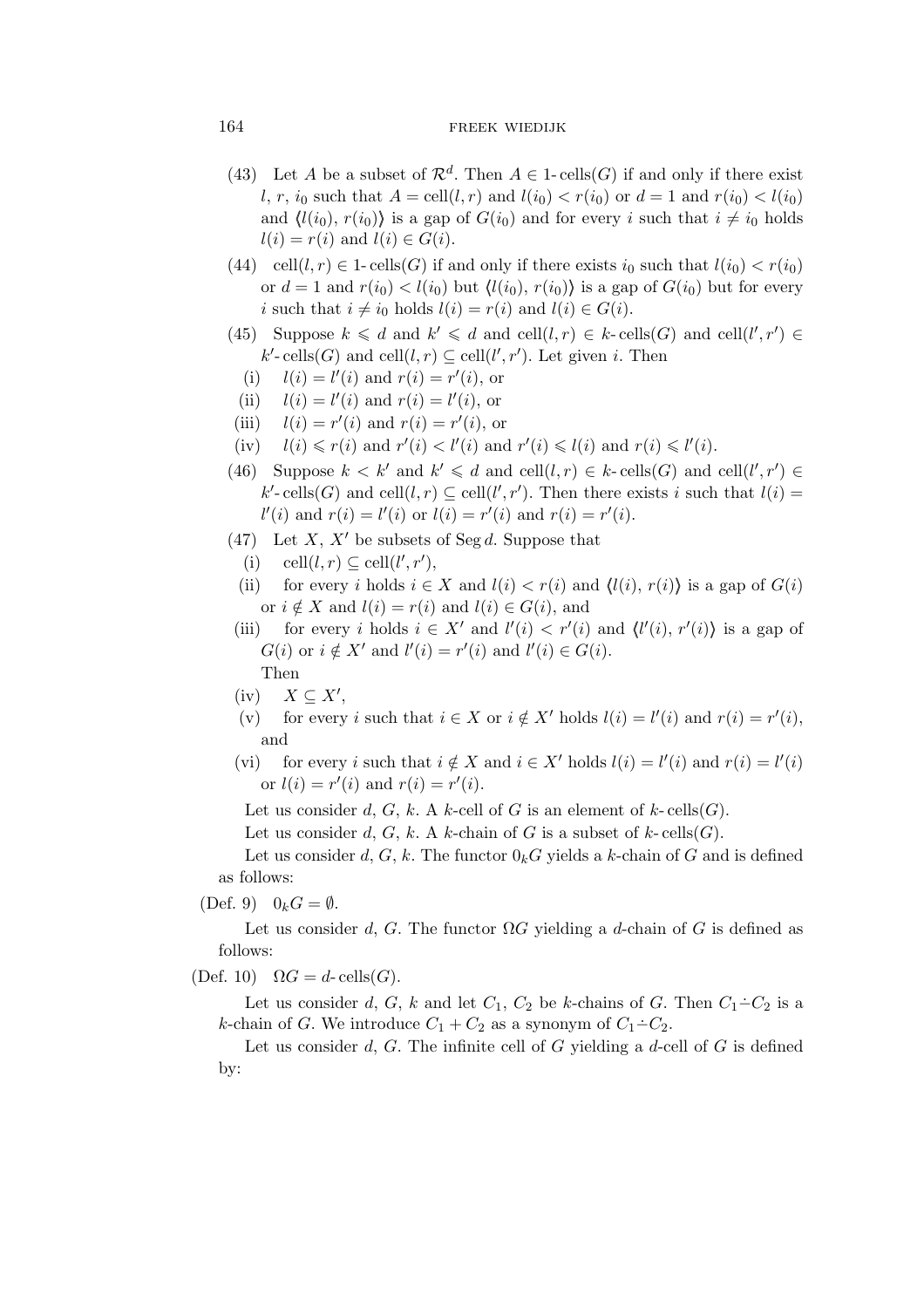(Def. 11) There exist l, r such that the infinite cell of  $G = \text{cell}(l, r)$  and for every i holds  $r(i) < l(i)$  and  $\langle l(i), r(i) \rangle$  is a gap of  $G(i)$ .

We now state two propositions:

- (48) If cell(l, r) is a d-cell of G, then cell(l, r) = the infinite cell of G iff for every i holds  $r(i) < l(i)$ .
- (49) cell $(l, r)$  = the infinite cell of G iff for every i holds  $r(i) < l(i)$  and  $l(i)$ ,  $r(i)$  is a gap of  $G(i)$ .

The scheme *ChainInd* deals with a non zero natural number *A*, a *A*-dimensional grating  $\beta$ , a natural number  $\mathcal{C}$ , a  $\mathcal{C}$ -chain  $\mathcal{D}$  of  $\beta$ , and a unary predicate  $\mathcal{P}$ , and states that:

 $P[D]$ 

provided the parameters have the following properties:

- $\mathcal{P}[0_{\mathcal{C}}\mathcal{B}],$
- For every *C*-cell *A* of *B* such that  $A \in \mathcal{D}$  holds  $\mathcal{P}[\{A\}]$ , and
- For all *C*-chains  $C_1$ ,  $C_2$  of *B* such that  $C_1 \subseteq \mathcal{D}$  and  $C_2 \subseteq \mathcal{D}$  and  $\mathcal{P}[C_1]$  and  $\mathcal{P}[C_2]$  holds  $\mathcal{P}[C_1 + C_2]$ .

Let us consider d, G, k and let A be a k-cell of G. The functor  $A^*$  yields a  $k + 1$ -chain of G and is defined by:

(Def. 12)  $A^* = \{B; B \text{ ranges over } k+1\text{-cells of } G: A \subseteq B\}.$ 

Next we state the proposition

(50) For every k-cell A of G and for every  $k + 1$ -cell B of G holds  $B \in A^*$  iff  $A \subseteq B$ .

Let us consider d, G, k and let C be a  $k + 1$ -chain of G. The functor  $\partial C$ yielding a  $k$ -chain of  $G$  is defined as follows:

(Def. 13)  $\partial C = \{A; A \text{ ranges over } k\text{-cells of } G: k+1 \leq d \land \text{card}(A^* \cap C) \text{is odd}\}.$ We introduce  $\dot{C}$  as a synonym of  $\partial C$ .

Let us consider  $d, G, k$ , let C be a  $k+1$ -chain of G, and let C' be a k-chain of G. We say that C *′* bounds C if and only if:

(Def. 14)  $C' = \partial C$ .

The following propositions are true:

- (51) For every k-cell A of G and for every  $k + 1$ -chain C of G holds  $A \in \partial C$ iff  $k + 1 \le d$  and card( $A^* \cap C$ ) is odd.
- (52) If  $k + 1 > d$ , then for every  $k + 1$ -chain C of G holds  $\partial C = 0_k G$ .
- (53) If  $k + 1 \le d$ , then for every k-cell A of G and for every  $k + 1$ -cell B of G holds  $A \in \partial \{B\}$  iff  $A \subseteq B$ .
- (54) If  $d = d' + 1$ , then for every d'-cell A of G holds card  $A^* = 2$ .
- (55) For every d-dimensional grating G and for every  $0 + 1$ -cell B of G holds  $\operatorname{card} \partial \{B\} = 2.$
- (56)  $\Omega G = (0_d G)^c$  and  $0_d G = (\Omega G)^c$ .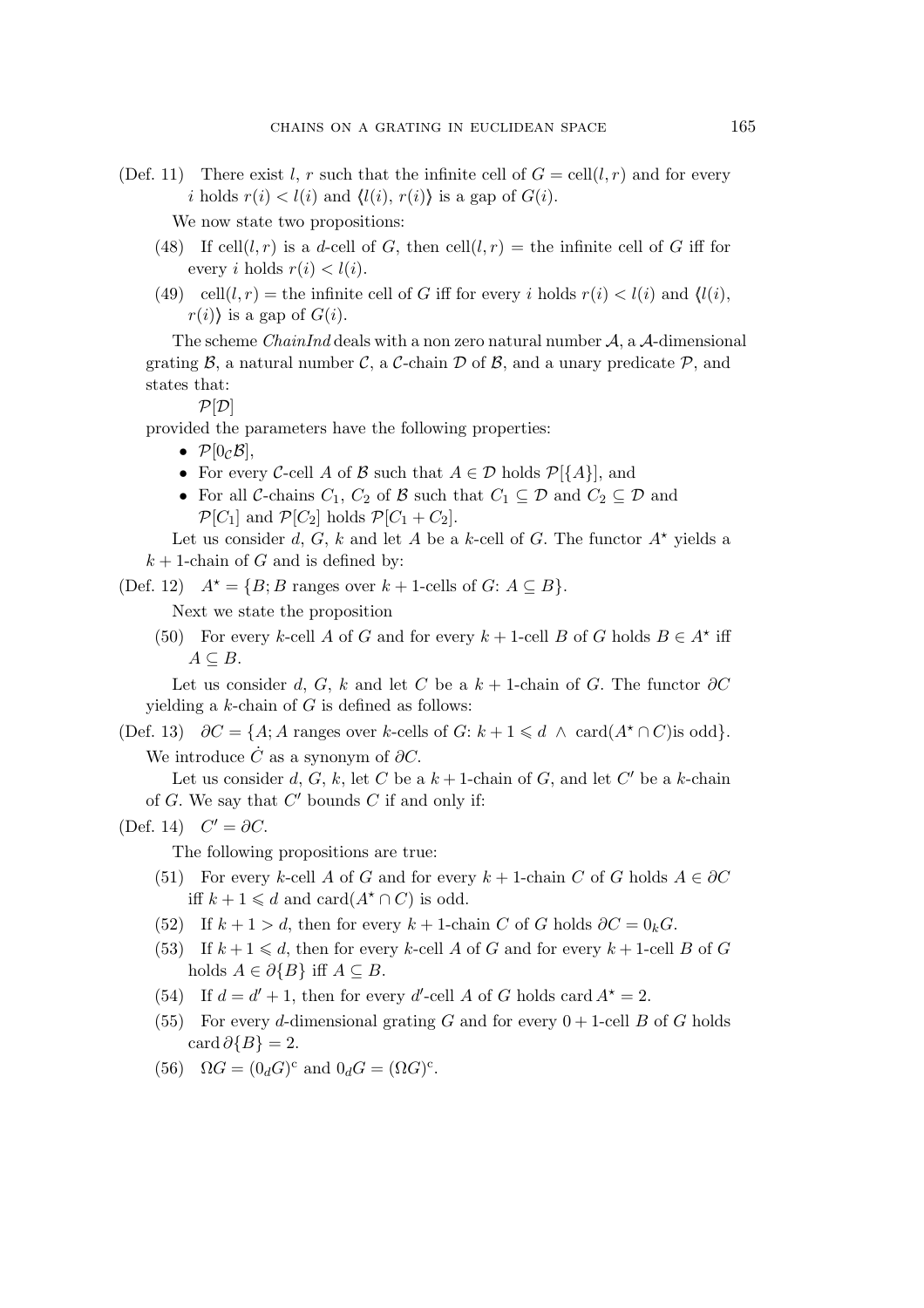- (57) For every k-chain C of G holds  $C + 0_kG = C$ .
- (58) For every k-chain C of G holds  $C + C = 0_k$ .
- (59) For every d-chain C of G holds  $C^c = C + \Omega G$ .
- (60)  $\partial 0_{k+1} G = 0_k G$ .
- (61) For every  $d' + 1$ -dimensional grating G holds  $\partial \Omega G = 0_{d'} G$ .
- (62) For all  $k + 1$ -chains  $C_1$ ,  $C_2$  of G holds  $\partial (C_1 + C_2) = \partial C_1 + \partial C_2$ .
- (63) For every  $d' + 1$ -dimensional grating G and for every  $d' + 1$ -chain C of G holds  $\partial(C^c) = \partial C$ .
- (64) For every  $k + 1 + 1$ -chain C of G holds  $\partial \partial C = 0_k G$ .

Let us consider d,  $G, k$ . A k-chain of G is called a k-cycle of G if:

- (Def. 15)  $k = 0$  and card it is even or there exists k' such that  $k = k' + 1$  and there exists a  $k' + 1$ -chain C of G such that  $C =$  it and  $\partial C = 0_{k'}$ . One can prove the following propositions:
	- (65) For every  $k+1$ -chain C of G holds C is a  $k+1$ -cycle of G iff  $\partial C = 0_k G$ .
	- (66) If  $k > d$ , then every k-chain of G is a k-cycle of G.
	- (67) For every 0-chain C of G holds C is a 0-cycle of G iff card C is even.

Let us consider d, G, k and let C be a  $k + 1$ -cycle of G. Then  $\partial C$  can be characterized by the condition:

(Def. 16)  $\partial C = 0_k G$ .

Let us consider d, G, k. Then  $0_k G$  is a k-cycle of G.

Let us consider  $d$ ,  $G$ . Then  $\Omega G$  is a  $d$ -cycle of  $G$ .

Let us consider d, G, k and let  $C_1$ ,  $C_2$  be k-cycles of G. Then  $C_1 \nightharpoonup C_2$  is a k-cycle of G. We introduce  $C_1 + C_2$  as a synonym of  $C_1 \dot{-} C_2$ .

We now state the proposition

(68) For every d-cycle C of G holds  $C^c$  is a d-cycle of G.

Let us consider d, G, k and let C be a  $k+1$ -chain of G. Then  $\partial C$  is a k-cycle of G.

#### 3. Groups and Homomorphisms

Let us consider d, G, k. The functor k-Chains(G) yields a strict Abelian group and is defined by the conditions (Def. 17).

(Def. 17)(i) The carrier of k-Chains $(G) = 2^{k-\text{cells}(G)}$ ,

- (ii)  $0_{k\text{-}Chains(G)} = 0_kG$ , and
- (iii) for all elements A, B of k-Chains(G) and for all k-chains  $A'$ , B' of G such that  $A = A'$  and  $B = B'$  holds  $A + B = A' + B'$ .

Let us consider d, G, k. A k-grchain of G is an element of k-Chains $(G)$ . One can prove the following proposition